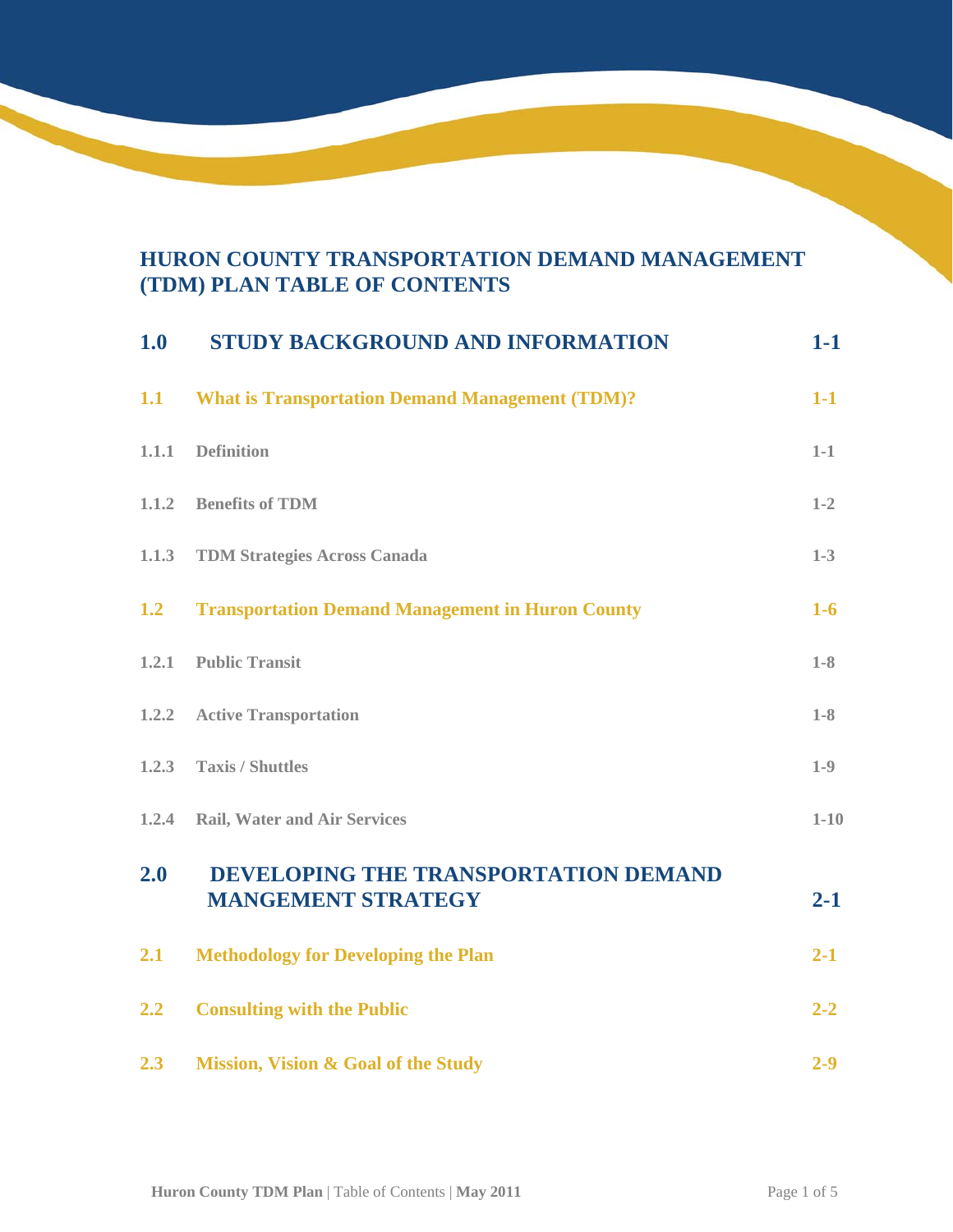| 2.4   | <b>A TDM Strategy for Huron County</b>                                                                 | $2 - 9$  |
|-------|--------------------------------------------------------------------------------------------------------|----------|
| 2.4.1 | <b>General TDM Initiatives and Recommendations for Huron County and Local</b><br><b>Municipalities</b> | $2 - 12$ |
| 2.4.2 | <b>Active Transportation</b>                                                                           | $2 - 15$ |
|       | 2.4.2.1 What is Active Transportation (AT)?                                                            | $2 - 15$ |
|       | 2.4.2.2 Benefits of AT                                                                                 | $2 - 16$ |
|       | 2.4.2.3 Need for a Network                                                                             | $2 - 23$ |
|       | 2.4.2.4 Route Selection Criteria                                                                       | $2 - 24$ |
|       | 2.4.2.5 An AT Network Concept for Huron county                                                         | $2 - 26$ |
|       | 2.4.2.6 What Might the AT network Look Like?                                                           | $2 - 27$ |
| 2.4.3 | <b>Shuttle Bus Service</b>                                                                             | $2 - 35$ |
| 2.4.4 | <b>Taxi Service</b>                                                                                    | $2 - 36$ |
| 2.4.5 | <b>Transit</b>                                                                                         | $2 - 37$ |
| 2.4.6 | Vanpool / Carpool                                                                                      | $2 - 38$ |
| 2.4.7 | <b>Air and Rail</b>                                                                                    | $2 - 40$ |
| 3.0   | <b>IMPLEMENTING THE TRANSPORTATION DEMAND</b><br><b>MANAGEMENT STRATEGY</b>                            | $3-1$    |
| 3.1   | <b>Leadership Strategy</b>                                                                             | $3 - 1$  |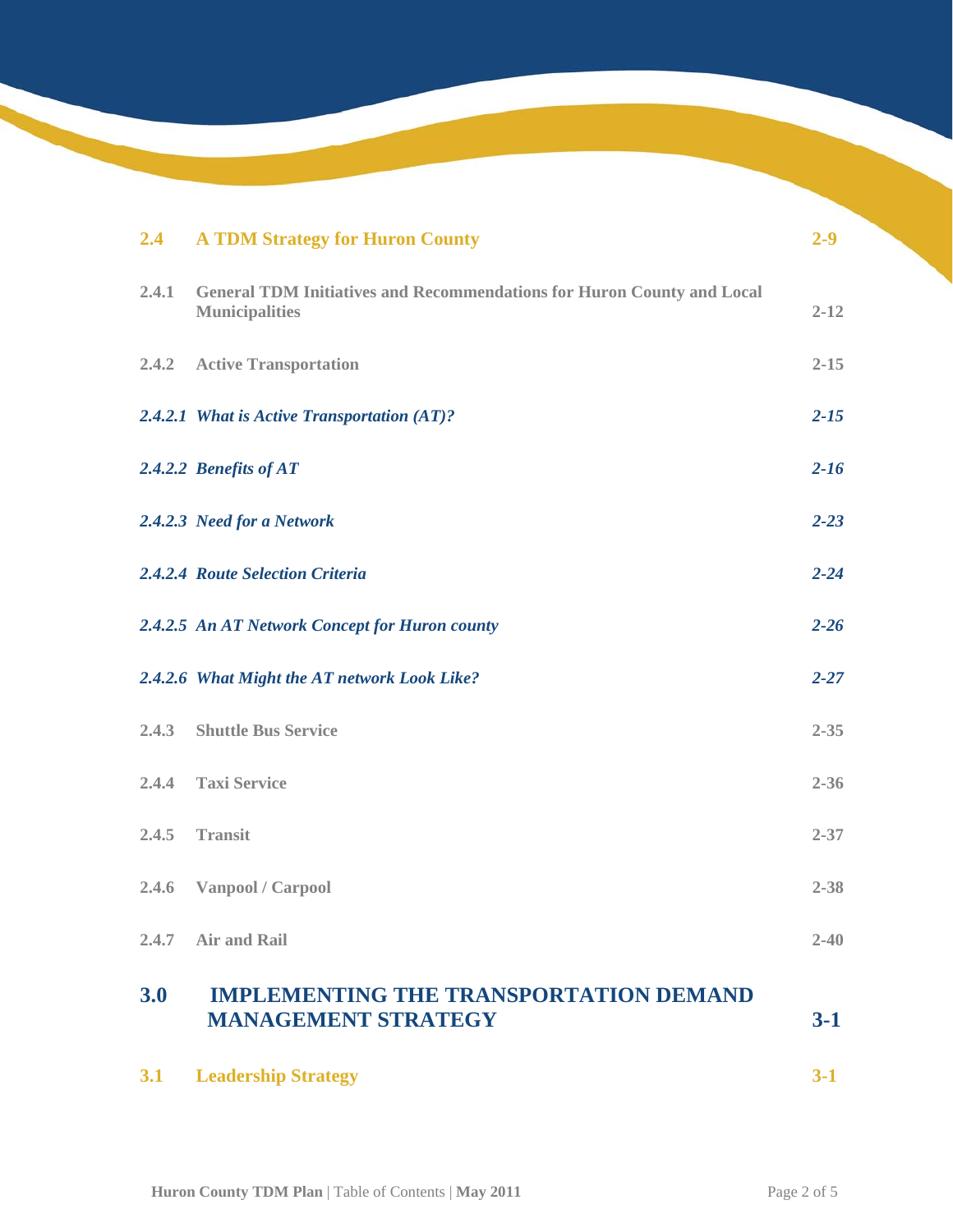| 3.1.1 | <b>Overall Approach</b>                         | $3-1$    |
|-------|-------------------------------------------------|----------|
| 3.1.2 | <b>TDM Staff Resources</b>                      | $3 - 2$  |
| 3.1.3 | <b>TDM Coordinating Committee (Internal)</b>    | $3 - 2$  |
| 3.2   | <b>Outreach Strategy</b>                        | $3 - 2$  |
| 3.2.1 | <b>Employer Outreach</b>                        | $3 - 3$  |
| 3.2.2 | <b>Elementary and Secondary School Outreach</b> | $3 - 3$  |
| 3.2.3 | <b>Community Outreach</b>                       | $3 - 4$  |
| 3.2.4 | <b>Other Outreach</b>                           | $3-4$    |
| 3.2.5 | <b>Household Outreach</b>                       | $3 - 5$  |
| 3.3   | <b>Marketing Strategy</b>                       | $3 - 5$  |
| 3.3.1 | <b>Market Segmentation and Messaging</b>        | $3 - 5$  |
| 3.3.2 | <b>Web and Social Media</b>                     | $3 - 7$  |
| 3.3.3 | <b>Collateral</b>                               | $3 - 7$  |
|       | 3.3.4 Media Relations                           | $3 - 8$  |
| 3.4   | <b>Partnership Strategy</b>                     | $3 - 8$  |
| 3.5   | <b>Maintenance Strategy</b>                     | $3 - 9$  |
| 3.6   | <b>Implementation of the Strategy</b>           | $3 - 11$ |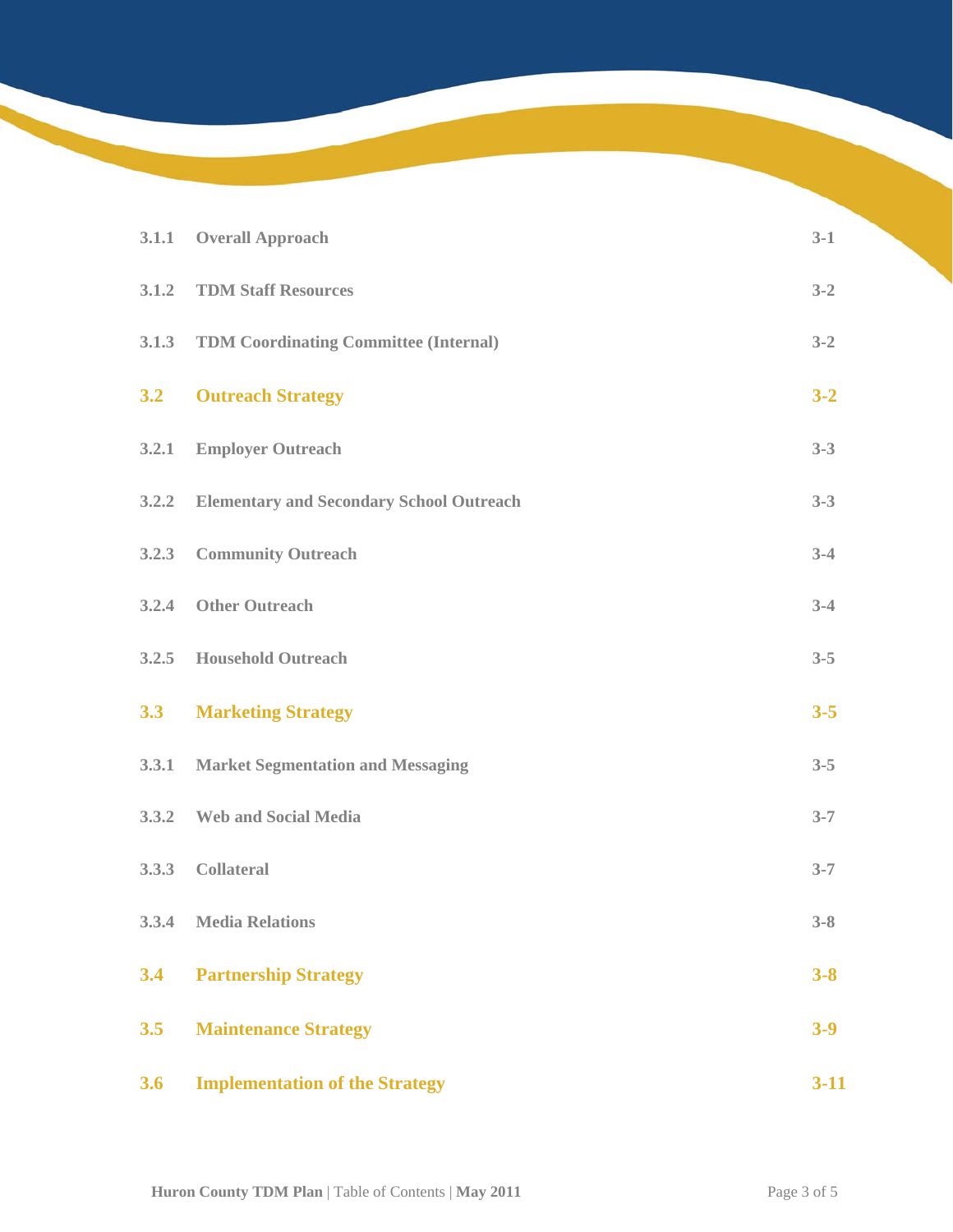| 3.7   | <b>The Investment</b>                                     | $3 - 13$ |
|-------|-----------------------------------------------------------|----------|
|       | 3.7.1 The Investment Approach                             | $3-13$   |
| 3.7.2 | What is the Investment?                                   | $3 - 13$ |
|       | 3.7.3 Where Will the Money Come From?                     | $3 - 13$ |
| 3.8   | <b>Monitoring Implementation and Performance Measures</b> | $3 - 14$ |
| 3.9   | <b>Next Steps</b>                                         | $3 - 15$ |

## **List of Tables**

| <b>Table 1-1: Best Practices Inventory</b>                 | $1-4$    |
|------------------------------------------------------------|----------|
| <b>Table 3-1: General TDM Strategies</b>                   | $3-13$   |
| <b>Table 3-2: Active Transportation TDM Strategies</b>     | $3 - 13$ |
| <b>Table 3-3: Shuttle Bus Service TDM Strategies</b>       | $3 - 13$ |
| <b>Table 3-4: Taxi Service TDM Strategies</b>              | $3 - 13$ |
| <b>Table 3-5: Transit Service TDM Strategies</b>           | $3-13$   |
| <b>Table 3-6: Vanpool / Carpool Service TDM Strategies</b> | $3 - 13$ |
| Table 3-7: Air / Rail TDM Strategies                       | $3-13$   |